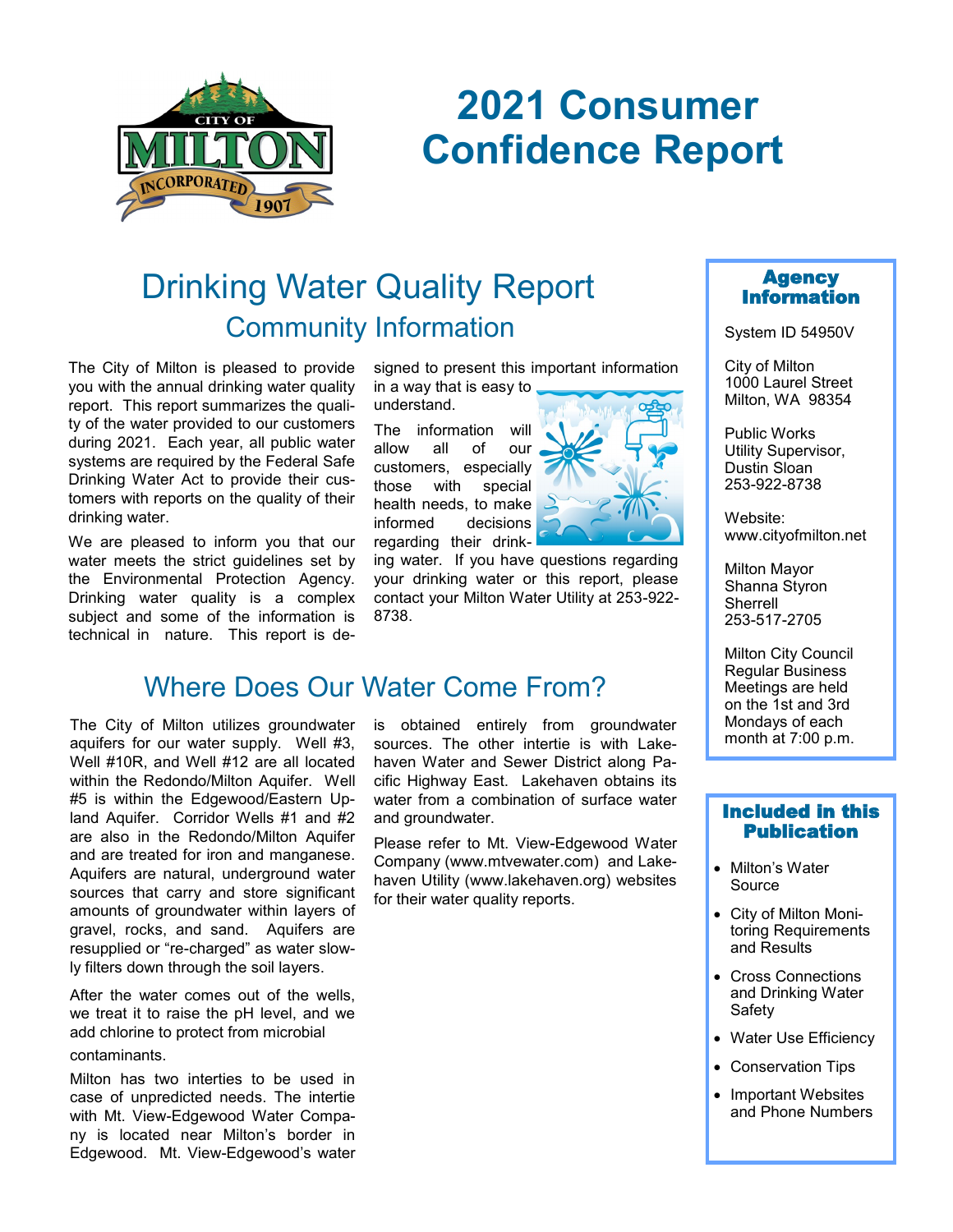#### **Definitions**

**Action Level (AL):** The concentration of a contaminant which, if exceeded, triggers treatment or other requirements which a water system must follow.

#### **Maximum Contaminant**

**Level (MCL):** The highest level of a contaminant that is allowed in drinking water. MCL's are set as close to the MCLG's as feasible using the best available treatment technology.

**Maximum Contaminant Level Goal (MCLG):**  The level of a contaminant in drinking water below which there is no known or expected risk to health. MCLG's allow for a margin of safety.

**Maximum Residual Disinfectant Level (MRDL):** The highest level of a disinfectant allowed in drinking water. There is convincing evidence that addition of a disinfectant is necessary for control of microbial contaminants (e.g. chlorine, chloramines, chlorine dioxide).

**Maximum Residual Disinfectant Level Goal (MRDLG):** The level of a drinking water disinfectant below which there is no known or expected risk to health. MRDLG's do not reflect the benefits of the use of disinfectants to control microbial contaminants.

**Nephelometric Turbidity Unit (NTU):** The unit of measure of turbidity (cloudiness of water).

**Treatment Technique:**  A required process intended to reduce the level of a contaminant in drinking water.

**Monitoring Requirements -** State Law requires water systems to monitor for numerous contaminants on a regular basis. The City of Milton is in compliance with existing water quality monitoring requirements, as summarized in Table A.

#### **Table A - Water Quality Monitoring Requirements**

| Contaminant Type                    | <b>Monitoring Requirement</b>               |
|-------------------------------------|---------------------------------------------|
| <b>Bacteriological Contaminants</b> | Samples twice per month for 9 total samples |
| Inorganic Chemicals                 | 1 sample every 3 years at each well         |
| Lead and Copper                     | Sampled every 3 years                       |
| Volatile organic chemicals          | 1 sample every 3 years at each well         |
| Synthetic organic materials         | 1 sample every 3 years at each well         |
| <b>Radionuclides</b>                | 2 samples every 3 years at each well        |
| <b>Nitrates</b>                     | 1 sample every year at each well            |
| <b>Trihalomethanes</b>              | 1 sample every 3 years                      |

**Monitoring Results** - The items listed in Tables B and C were detected in the City of Milton's water between 1999-2017. We continue to test for over 100 other compounds in the City's water and none have been detected since 1999. Contaminants are measured in parts per million (ppm). To add perspective, 1 ppm is approximately 1 drop in 22 gallons of water. Additional information on chemical analyses can be obtained by calling the Public Works Department at 253-922-8738.

| <b>Table B - Regulated Substances</b> |                 |                    |                          |                  |                                                                                                                                                           |  |  |
|---------------------------------------|-----------------|--------------------|--------------------------|------------------|-----------------------------------------------------------------------------------------------------------------------------------------------------------|--|--|
| <b>Substance</b><br>(in ppm)          | Year<br>Sampled | <b>MCL</b><br>Mg/L | Range<br><b>Detected</b> | <b>Violation</b> | <b>Typical Source</b>                                                                                                                                     |  |  |
| <b>Nitrates</b>                       | 2021            | 10                 | $.90 - 2.76$             | No.              | Natural deposits                                                                                                                                          |  |  |
| Trihalome-<br>thanes                  | 2021            | 80                 | 12.37                    | No.              | By-product of drinking water<br>chlorination                                                                                                              |  |  |
| <b>Haloacetic</b><br>Acids            | 2021            | 60                 | 6.55                     | No.              | Occurs when naturally produced<br>organic & inorganic materials<br>react with disinfectants, chlorine<br>and chloramine                                   |  |  |
| Copper                                | 2021            | 1.3                | $< 0.02 - 0.033$         | No.              | Corrosion of household plumbing<br>and natural deposits                                                                                                   |  |  |
| Lead                                  | 2021            | 0.015              | < 0.01                   | No.              | Corrosion of household plumbing<br>including lead pipes, solder,<br>faucets, valves and brass compo-<br>nents, lead-based paint, and<br>contaminated dust |  |  |

#### **Table C - Secondary Substances**

| <b>Substance</b><br>(in ppm) | Year<br><b>Sampled</b> | <b>MCL</b> | Range<br><b>Detected</b> | <b>Violation</b> | <b>Typical Source</b>                                  |
|------------------------------|------------------------|------------|--------------------------|------------------|--------------------------------------------------------|
| Chloride                     | 2021                   | 250        | $5.3 - 15.2$             | No               | Natural deposits runoff/leaching                       |
| Iron                         | 2021                   | 0.3        | < 0.1                    | No               | Leaching from natural deposits;<br>industrial wastes   |
| Manganese                    | 2021                   | 0.05       | $< 01 - 014$             | No               | Natural deposits runoff/leaching;<br>industrial wastes |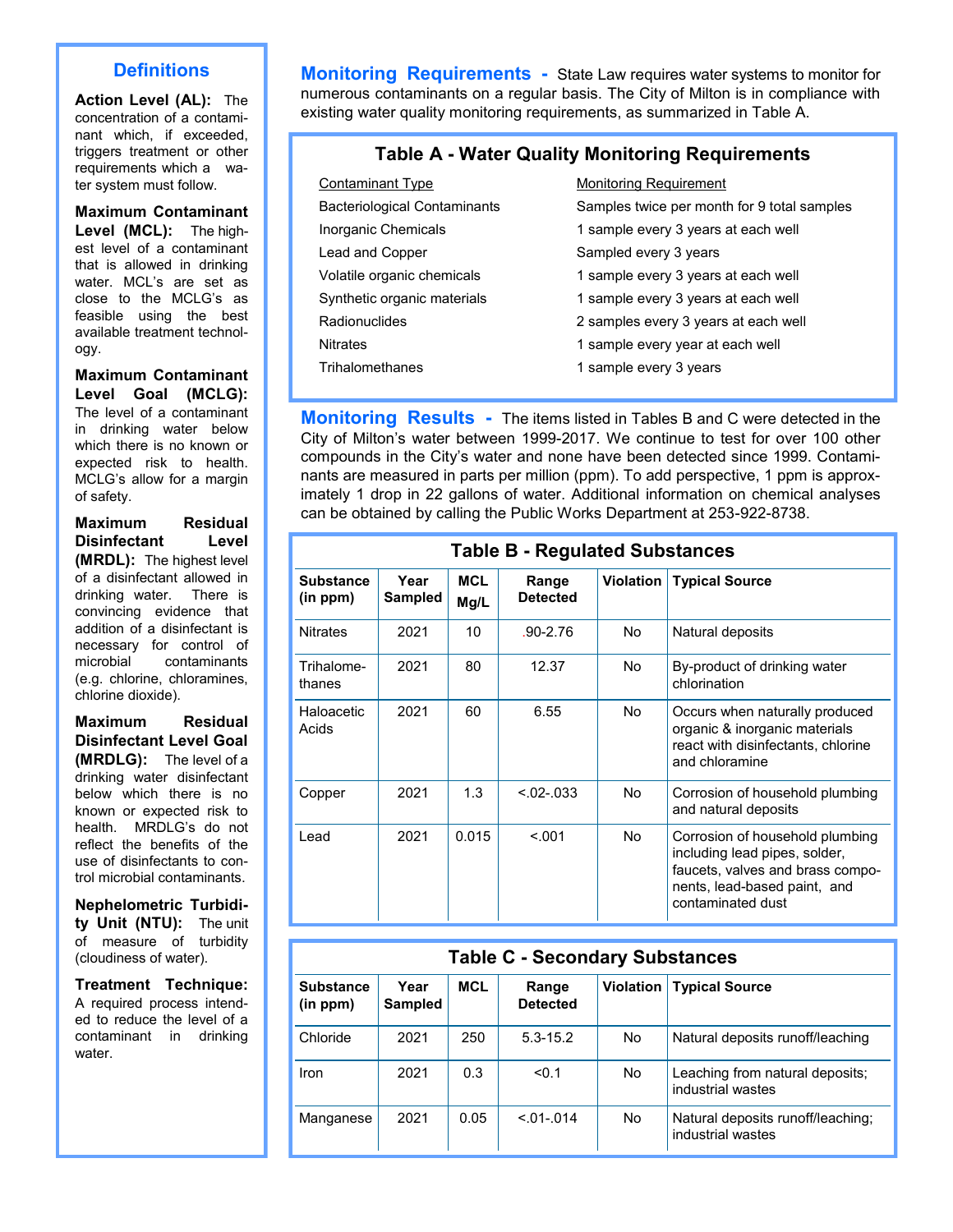**Who Sets the Standards for Water Quality?** The City of Milton continually monitors its water supply to meet strict standards set by the Environmental Protection Agency (EPA). EPA regulations protect public health by limiting the amount of allowable contaminants in public water systems. Food and Drug Administration regulations require the same protection for bottled water.

**Water Quality -** Drinking water, including bottled water, may be reasonably expected to contain at least small amounts of some contaminants. The presence of contaminants does not necessarily indicate that water poses a health risk. More information about contaminants and potential health effects can be obtained by calling the EPA's Safe Drinking Water Hotline (1-800-426-4791).

Some people may be more vulnerable to contaminants in drinking water than the general population. Immunocompromised persons, such as persons with cancer undergoing chemotherapy, persons who have undergone organ transplants, people with HIV/AIDS or other immune system disorders, some elderly and infants can be particularly at risk from infections. These people should seek advice about drinking water from their health care providers. The EPA/CDC (Center for Disease Control) guidelines on appropriate means to lessen the risk of infection by cryptosporidium and other microbial contaminants are available from the Safe Drinking Water Hotline (1-800-426-4791).

**Contaminants History -** In the past, two contaminants have been detected in the City's water: trichloroethane and copper.

*1,1,1 Trichloroethane (EPA code 2981)* was detected in April 1997 at a level of .5 μg/l (micrograms per liter) in Well #3. The maximum contaminant level allowed for *1,1,1 Trichloroethane* is 200 μg/l. Trichloroethane is a solvent used in dry cleaning as well as other processes. We increased our monitoring frequency at this source location to once per year and all subsequent test results have been negative for this compound. In 2002, the Washington State Department of Health reduced the testing requirement to one sample every 3 years. There has been no detection of trichloroethane in Well #3 since 1997. We did have a Monitoring violation in 2018 for not testing for Trihalomethanes and Haloacetic Acids. We will be testing this year for compliance. Historically, these have been low in the past years.

*Copper Action Level* was exceeded in lead/copper monitoring in 1993 and 1994. Out of 40 samples taken from households with confirmed copper plumbing, nine samples on average exceeded the action level for copper content. In response to these results, we coordinated with the Washington State Department of Health in September of 1999 to treat the water originating from Well #3, Well #10, and Well #12.

We have successfully completed follow-up monitoring of the treated water for 3 years to verify that the corrosion level to household plumbing has decreased to a point below the action level as outlined by the state statute. The 2003 samples were well below the action levels so the Department of Health has reduced the requirement to monitor lead/copper testing to once every three years. The 2021 Lead and Copper testing results were well below the action level. The next testing will be in the summer of 2024.

Copper is an essential nutrient, but some people who drink water containing copper in excess of the action level over a relatively short period of time could experience gastrointestinal distress. Some people who drink water containing copper in excess of the action level over many years could suffer liver or kidney damage. People with Wilson's Disease should consult their personal doctor.

**Cross Connections and Drinking Water Safety -** The City of Milton strives for excellence in delivering high quality drinking water to your home. Customers play an important role in safeguarding our drinking water. Once water passes through the meter and enters your property, you need to properly protect and maintain your cross connections. Residential "cross connections" are defined as actual or potential links between the potable water supply and any non-drinkable liquid, solid or gas. Examples of cross connections include hose ends submerged in pools (both underground and above ground), hot tubs or buckets, irrigation systems and most hose-end spray applications. Cross connections are extremely dangerous because they provide opportunities for contaminated fluids to be pulled back into the water system. To protect our water supply, avoid using hose-end sprayers and maintain an air gap by keeping the



hose end above the water surface when filling containers and install a backflow assembly on irrigation systems. Backflow assemblies must be inspected by a cross connection specialist and must be tested by a certified tester when installed and each year thereafter. For more information or a list of certified testers, call the Water Utility at 253-922-8738, extension 2716.